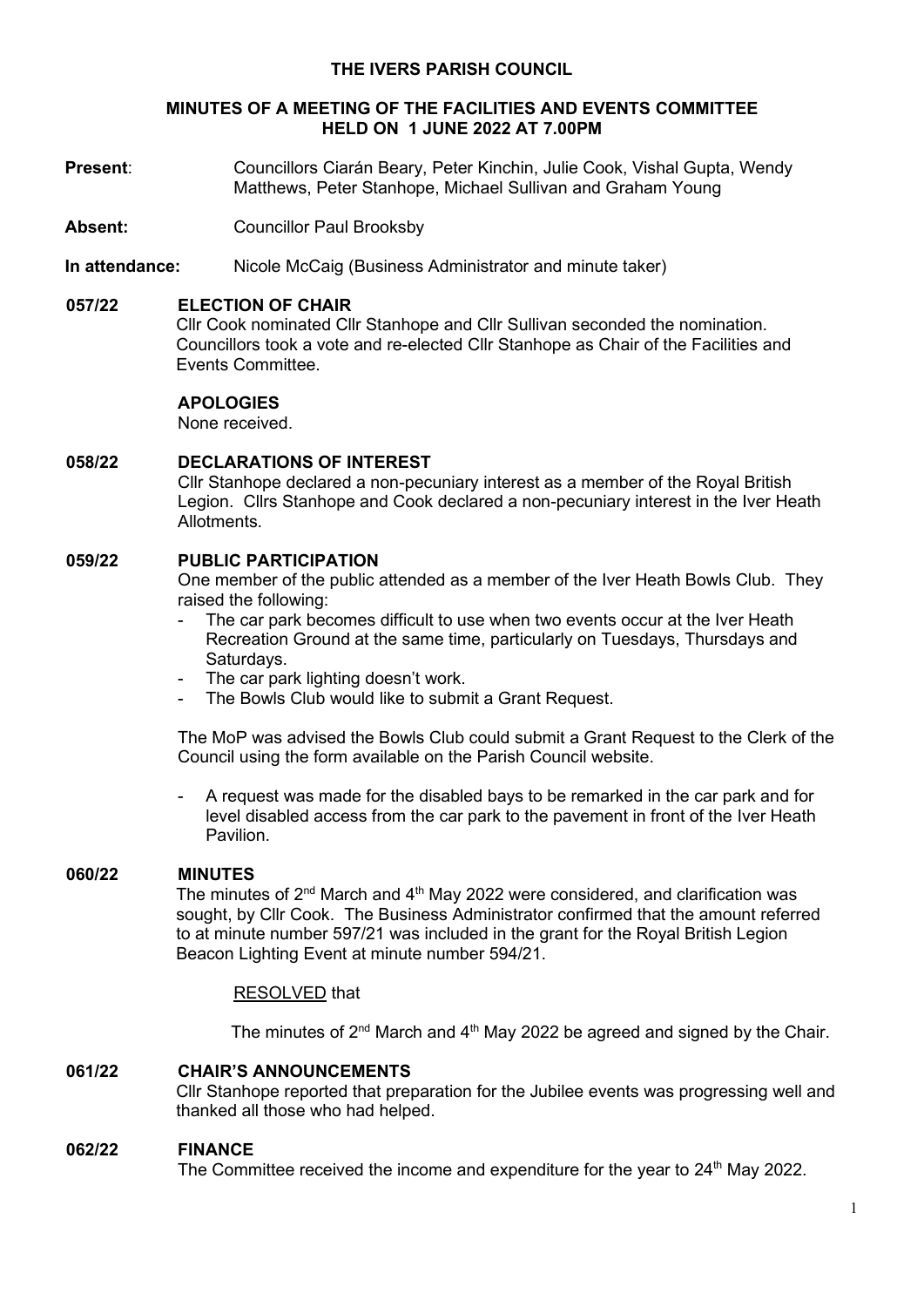Clarification was sought, by Cllr Cook, regarding which budget the grants for Jubilee Events would be awarded. The Business Administrator confirmed these would be awarded from the Events budget as the Facilities and Events Committee had agreed to facilitate local events.

### RESOLVED that

- The Finance Report be noted as received by the Committee.
- The Iver Heath Pavilion electric shutters project be added to the next agenda.

### **063/22 COMMITTEE ACTION PLAN**

The Committee received the Action Plan.

### RESOLVED

- That the Action Plan to be noted as received by the Committee.
- That status updates are to be included in the progress column.
- The status column for actions/projects not going ahead should be left uncoloured.
- To include the date of the meeting from which actions have arisen.
- To circulate the Community Board award for the project at minute number 303/21 (reconfiguration of Iver Heath Pavilion).
- To add the Reconfiguration of Iver Heath Pavilion (minute number 303/21) to the next agenda.
- Cllr Stanhope to submit a Business Plan to full Council for the project at minute number 412/21 (acquire freezer and locate within a Parish Council site). Cllr Stanhope asked that the Clerk clarifies what information needs to be included in the business plan.
- Business Administrator to check the Football Foundation Grant Terms & Conditions to confirm what shower provision must be provided.
- Business Administrator to confirm, with Worknest, what Health & Safety testing must be conducted as the Landlord of 63 Chequers Orchard.

#### **064/22 ALLOTMENTS**

The Business Administrator reported that there are no vacant allotments at either the Iver or Iver Heath allotment sites and that there are 5 people on each waiting list, although, when contacted, none of the 5 people on the waiting list for Iver Heath followed up their initial interest in renting an allotment.

# RESOLVED that

- Cllr Stanhope and the Business Administrator to conduct an allotment inspection at the beginning of July 2022.
- Unworked plots would not be maintained by the Parish Council. However, tenants of unworked plots would be contacted, by the Business Administrator, to ask for the reason why their plot is unused and to set a deadline for the tenant to commence work on their plot.

# **065/22 CCTV**

The Committee received the Draft CCTV Policy.

The Committee requested that a review of all other Parish Council Policies, including the Data Protection Policy was conducted.

#### RESOLVED